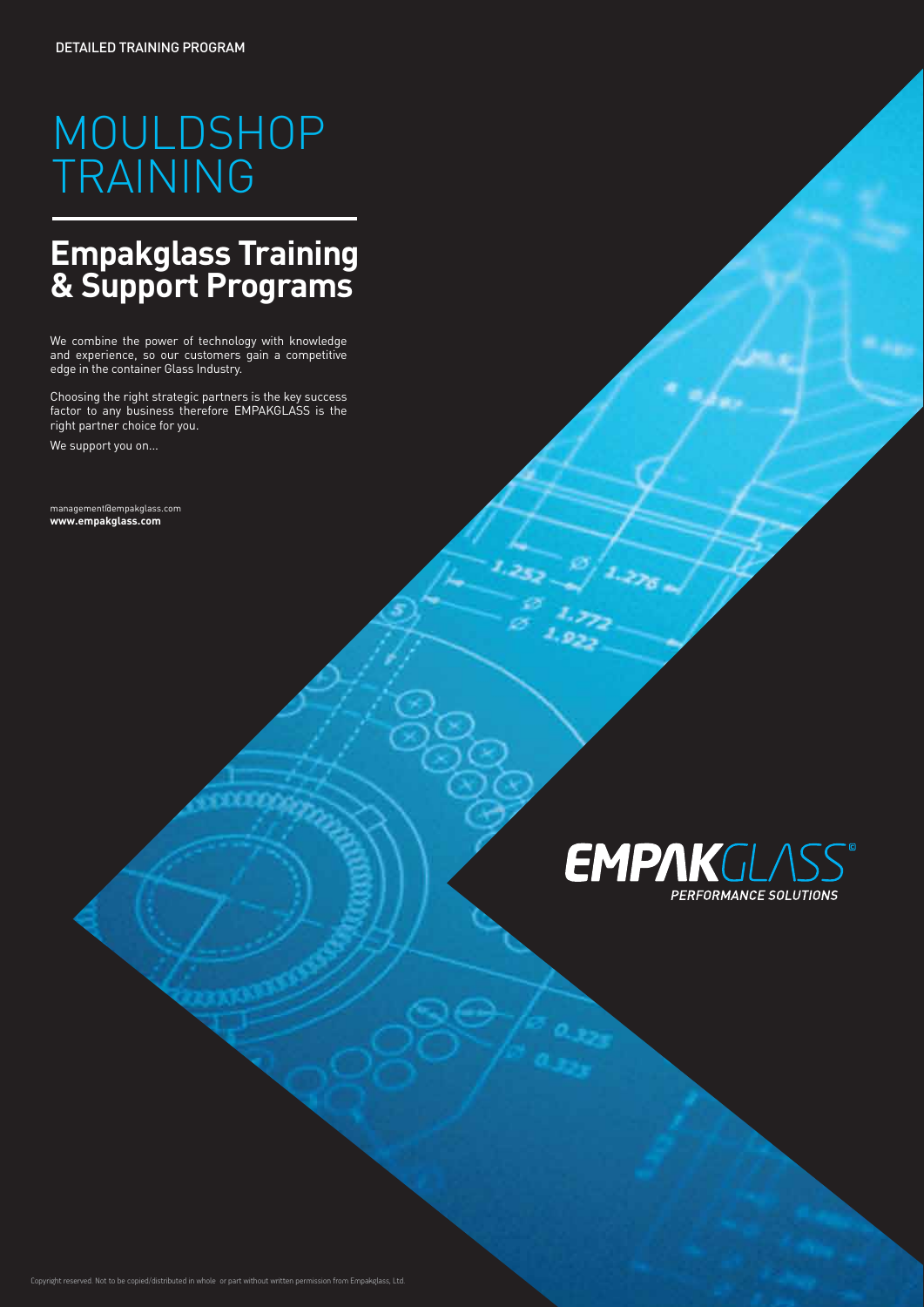

#### **Empakglass Training & Support Programs**

We combine the power of technology with knowledge and experience, so our customers gain a competitive edge in the container Glass Industry.

Choosing the right strategic partners is the key success factor to any business therefore EMPAKGLASS is the right partner choice for you. We support you on...

**DETAILED TRAINING PROGRAM**

**MOULDSHOP TRAINING**

#### INTRO

The Mould Division of Empakglass prepared the Mouldshop training which provides a complete overview of the different technical aspects related with the management and operation of a mouldshop in a glass container plant.

During the training are discussed the materials, treatments and technology used for the construction of each mould component. Comprehensive guidelines are given regarding the key elements of managing a mouldshop. This training provides a roadmap for establishing standard operation procedures for all activities concerning a mouldshop and to troubleshoot glass defects associated with mould components maintenance.

The detail level of the training is adjustable for both more experienced and industry newcomers.

The training is structured in a 10 days schedule with both theoretical and pratical components side-by-side.



**Performance Solutions** *New markets / New Opportunities / Independency*

*We speak your language*

Please contact us with your questions, even if you do not find the topic on this brochure, we will come back to you with an answer and proposal for solutions.

Inquires/orders can be made directly to: management@empakglass.com

Standard quotes have been defined. Depending on the customer's needs, modified quotes will be issued.

Copyright reserved. Not to be copied/distributed in whole or part without written permission from Empakglass, Ltd.

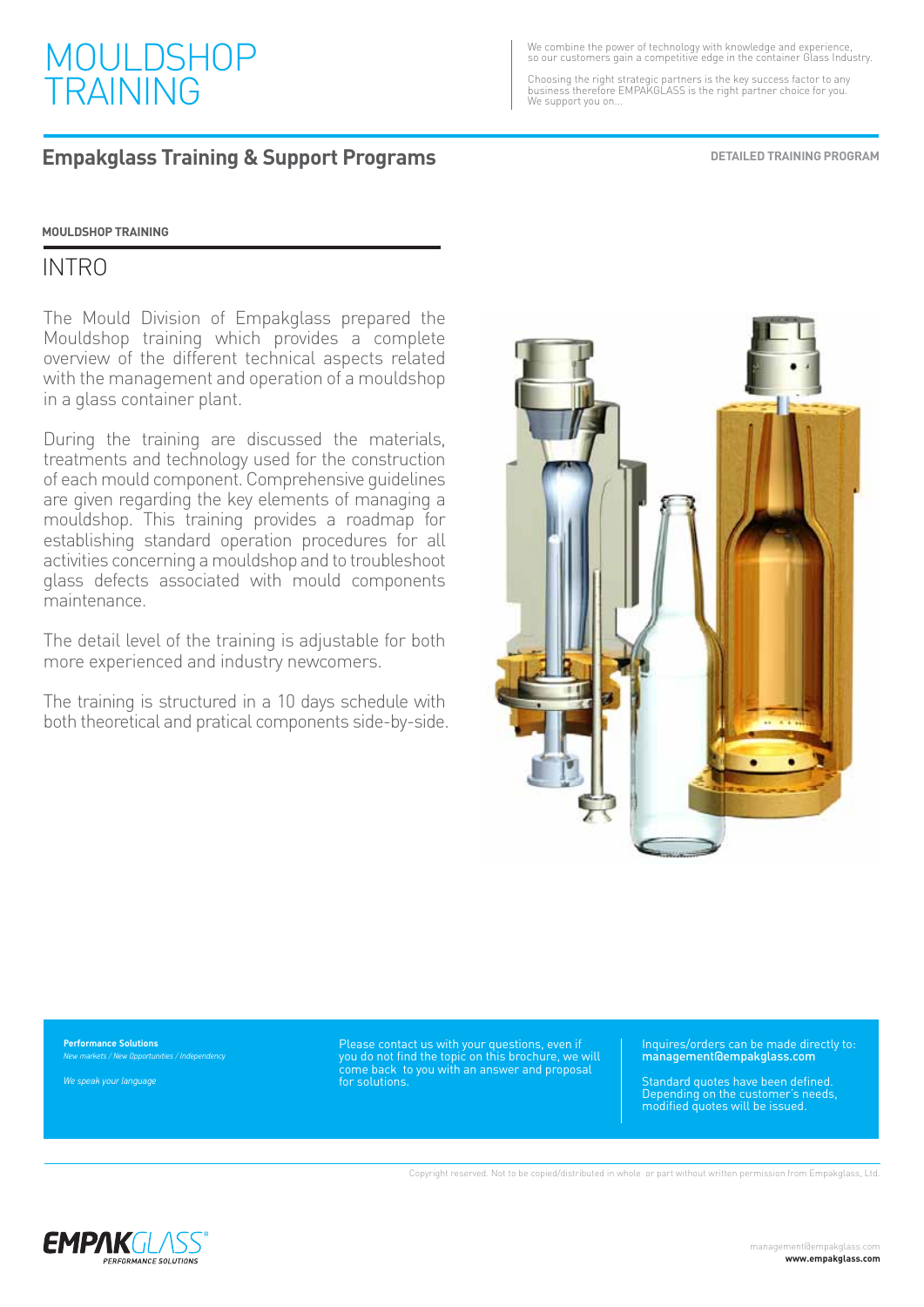

We combine the power of technology with knowledge and experience, so our customers gain a competitive edge in the container Glass Industry.

Choosing the right strategic partners is the key success factor to any business therefore EMPAKGLASS is the right partner choice for you. We support you on.

#### **Empakglass Training & Support Programs DETAILLED TRAINING PROGRAM**

#### **MOULDSHOP TRAINING**

#### **CONTENTS**



#### **1. MOULDING COMPONENTS**

Mould equipment parts. Blank mould. Baffle and funnel (B&B). Finish equipment (B&B): neck ring, thimble, plunger. Finish equipment (P&B): neck ring, plunger, cooling tube. Blow mould. Bottom plate. Blow head.



#### **2. PROCESSES OVERVIEW**

Basic overview of forming processes: B&B, P&B and NNPB.



#### **3. PROCESSES IN DETAIL: FORMING**

B&B process stages in detail. P&B (NNPB) process stages in detail.



### **4. MATERIALS SPECIFICATIONS**

Materials used as mould components. Materials nomenclature. Materials by component type. Steels. Stainless steels. Cast irons. Flake cast iron - parameters that influence the casting and properties. Cast iron casting process. Flake cast iron annealing process. Metallographic structures for flake cast iron. Spheroidal cast iron metallographic structures. Copper alloys (Minox). Parameters that influence the casting and properties of copper alloys. Bronze alloys stress relieve process. Nickel alloys (Dameron and Inconel). Cobalt alloy (Stellite). Fe-Cr-B alloys.



#### **5. PRACTICAL APPLICATIONS**

Practical examples on metallurgy assessment. Case I, Case II, Case III, Case IV - Cast Iron. Case V, Case VI - Minox Samples (Bronze alloy). Case VII, Case VIII - Nickel Samples (Dameron).



#### **6. POWDER ALLOYS**

High speed projection alloy for thermal deposition. Powder metallic all alloys. Chemical compositions of the metallic powders. Nickel alloy fusion powder. Cored wire continuous electrode. Cored wire continuous electrode. Nickel alloy spray fusion powder. Tungsten carbides / Nickel alloy powder. Microstructure of the coating layer.

Copyright reserved. Not to be copied/distributed in whole or part without written permission from Empakglass, Ltd.

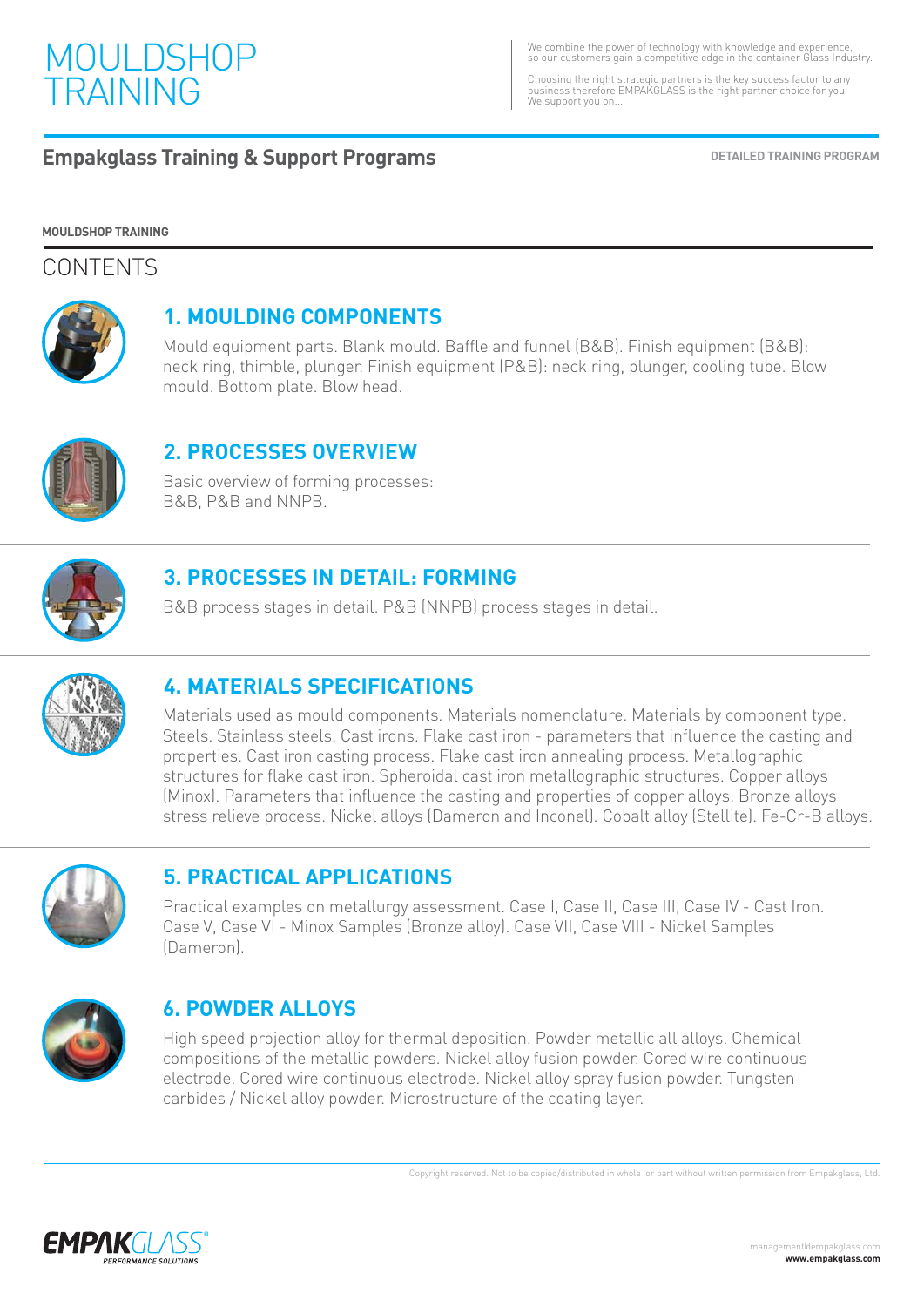

We combine the power of technology with knowledge and experience, so our customers gain a competitive edge in the container Glass Industry.

Choosing the right strategic partners is the key success factor to any business therefore EMPAKGLASS is the right partner choice for you. We support you on...

#### **Empakglass Training & Support Programs DETAILED TRAINING PROGRAM**

**MOULDSHOP TRAINING**

#### **CONTENTS**



#### **7. EDGE METALLIZATION**

Edges metallization, preheating and controlled cooling.



#### **8. PLUNGER COATING**

Process parameters for plunger coating. Plunger coating microstructure.



#### **9. MOULDSHOP MANAGEMENT PROCESS**

Mouldshop acquisition flowchart. Mouldshop interaction with IS production flowchart. Mouldshop department follow-up. Mould quality control department.



#### **10. MOULD QUALITY DEPARTMENT**

Overview of the molding components. Tool component specification checklist: Blow mould, bottom plate, blank mould, baffle, NNPB and P&B plungers, B&B plunger, cooling tubes, funnels, guide rings and neckring (TO, CM, PT, GPI, PILFERPROOF, RD, Crown, Cylindrical) dimensions - construction specifications, blowhead dimensions, take-out dimensions, thimbles dimensions.



### **11. MOULD EQUIPMENT MAINTENANCE**

Maintenance process flow and job change preparation. Running moulds maintenance. Production-end moulds maintenance. Stocking. Mould and neckring maintenance. Workbench operations. Conventional lathe operations. Detailed maintenance. Volume inspection. Warehouse safekeeping and storage.



### **12. MOULDSHOP AND MAINTENANCE EQUIPMENTS**

Measuring equipment. Go-no go gauges. Bench apparatus.